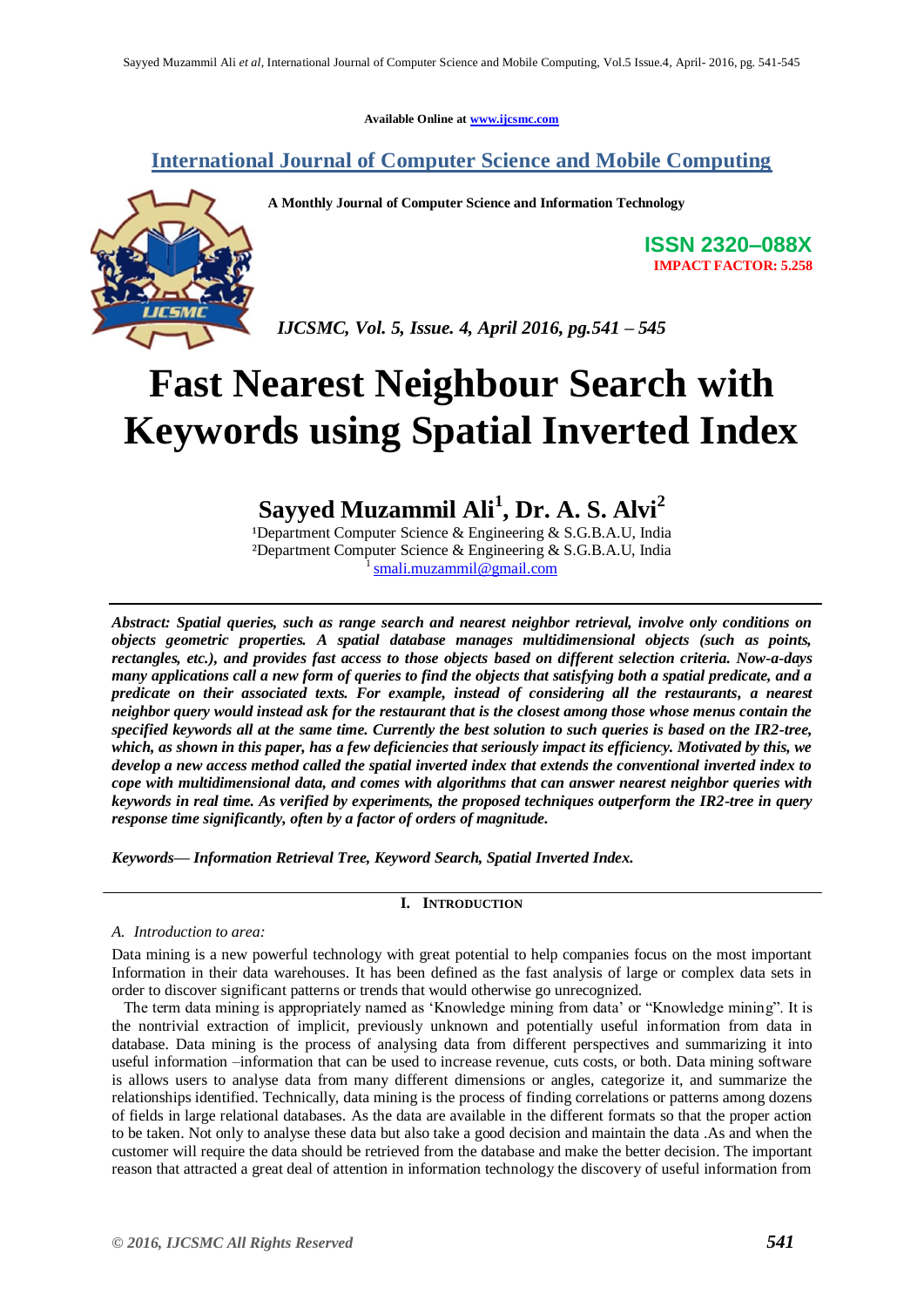large collections of data industry towards field of "Data mining" is due to the perception of *"*we are data rich but information poor".

#### *B. Basic of topics:*

A spatial database is used to store large amount of space related data such as maps, medical imaging data etc. and manages multidimensional objects and provides quick access to those objects based on different choice criteria. The importance of spatial databases is it provides a convenient way to model the entities of reality in a geometric manner. As an example, locations of restaurants, hotels, hospitals and then on are typically shown as points in an exceedingly map, whereas larger extents like parks, lakes, and landscapes typically as a mixture of rectanglesThe importance of spatial databases is mirrored by the convenience of modelling entities of reality in an exceedingly geometric manner. for instance, locations of restaurants, hotels, hospitals so on square measure typically described as points in an exceedingly map, whereas larger extents like parks, lakes, and landscapes typically as a mix of rectangles. as an example, in an exceedingly geographic system, vary search will be deployed to search out all restaurants in an exceedingly sure space, whereas nearest neighbour retrieval will discover the eating place nearest to a given address. Furthermore, because the SI-index relies on the traditional technology of inverted index, it's without delay incorporable in an exceedingly business computer programme that applies large similarity, implying its immediate industrial deserves.

#### *C. Aim and Objectives:*

To design a variant of inverted index that is optimized for multidimensional points. This access method successfully incorporates point coordinates into a conventional inverted index with small extra space, owing to a delicate compact storage scheme. To provide efficiently a support for novel forms of spatial queries that are integrated with keyword search.

#### **II. LITERATURE SURVEY**

#### *1) Previous Research work:*

Many applications need finding objects that are nearest to a given location that contains a group of keywords. An increasing variety of applications need the economical execution of nearest neighbour (NN) queries affected by the properties of the spatial objects A spatial keyword query consists of a query space and a group of keywords. The solution could be a list of objects hierarchical in line with a mix of their distance to the query space and also the connection of their text description to the query keywords. Spatial queries with keywords have not been extensively explored. In the past years, the community has sparked enthusiasm in studying keyword search in relational databases. It is until recently that attention was diverted to multidimensional data [12], [13].

The best method to date for nearest neighbour search with keywords is due to Felipe et al. [12]. They nicely integrate two well-known concepts: *R-tree* [2], a popular spatial index, and *signature file* [11], an effective method for keyword-based document retrieval. By doing so they develop a structure called the *IR*2*-tree* [12], which has the strengths of both R-trees and signature files. Like R-trees, the IR2-tree preserves objects' spatial proximity, which is the key to solving spatial queries efficiently. On the other hand, like signature files, the IR2 tree is able to filter a considerable portion of the objects that do not contain all the query keywords, thus significantly reducing the number of objects to be examined.

#### DISADVANTAGES OF EXISTING SYSTEM:

• Fail to provide real time answers on difficult inputs.

• The real nearest neighbour lies quite far away from the query point, while all the closer neighbours are missing at least one of the query keywords.

#### *2) Proposed System and Its Advantages:*

In this project, we design a variant of inverted index that is optimized for multidimensional points, and is thus named the spatial inverted index (SI-index). This access method successfully incorporates point coordinates into a conventional inverted index with small extra space, owing to a delicate compact storage scheme. Meanwhile, an SI-index preserves the spatial locality of data points, and comes with an R-tree built on every inverted list at little space overhead.

As a result, it offers two competing ways for query processing.

• We can (sequentially) merge multiple lists very much like merging traditional inverted lists by ids.

• Alternatively, we can also leverage the R-trees to browse the points of all relevant lists in ascending order of their distances to the query point.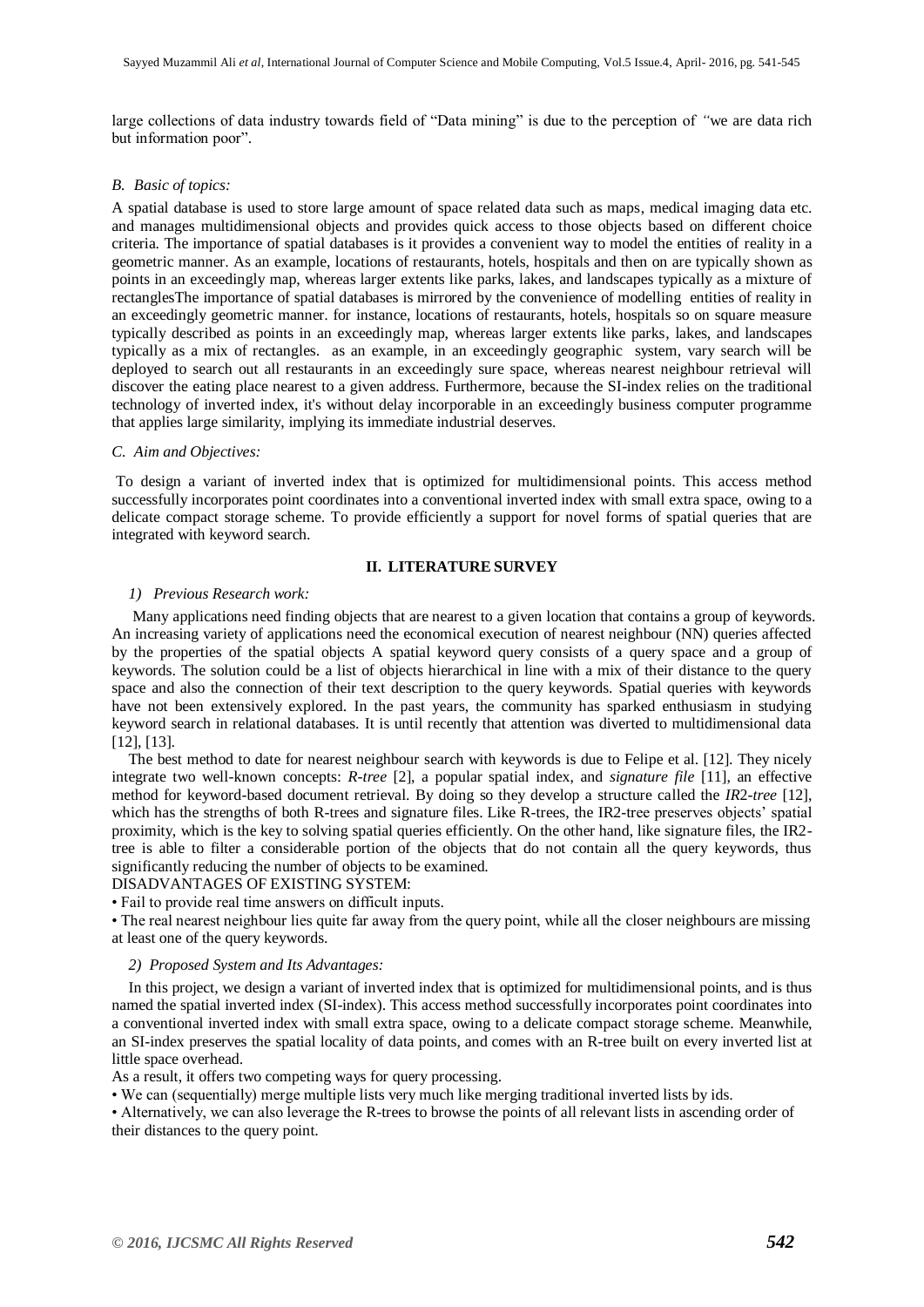#### **III.SYSTEM DESIGN**

Design is one of the most important phases of software development. The design is a creative process in which a system organization is established that will satisfy the functional and non-functional system requirements. Large Systems are always decomposed into sub-systems that provide some related set of services. The design of the project consists of the data flow between the functionalities, the main objects of the system functions.

#### *3.1Data Flow Diagram*

The dataflow diagram shows the flow of data between the system functions and process between users. Here shows the process between the admin, system and enduser.



Fig a: data flow diagram

#### *3.2 Use case Diagram*

It is a type of behavioral diagram defined and created from a Use-case analysis. Its purpose is to present a graphical overview of the functionalities provided by a system in terms of actors and their goals. The main purpose of use case diagram is to show what system functions are performed for which actors.



Fig b: use-case diagram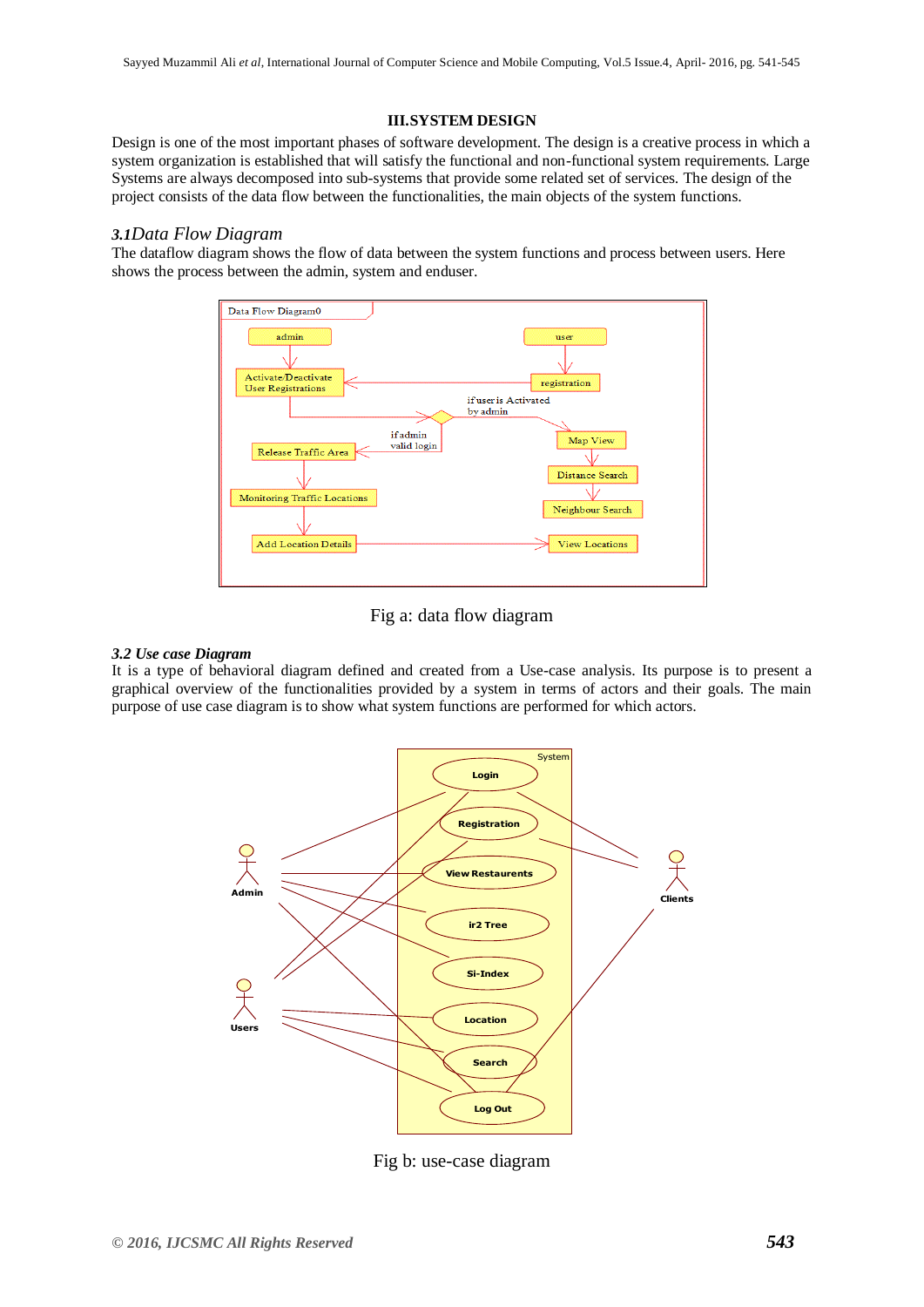*3.3Class Diagram:* Class diagrams are widely used to describe the types of objects in a system and their relationships. Class diagrams model class structure and contents using design elements such as classes, packages and objects. Class diagrams describe three different perspectives when designing a system, conceptual, specification and implementation.



Fig c: class diagram

#### **IV.IMPLEMENTATION**

**4.1Registration:**In this module a User have to register first, then only he/she has to access the data base.

**4.2Login:** In this module, any of the above mentioned person have to login, they should login by giving their email id and password.

**4.3Hotel Registration:** In this module Admin registers the hotel along with its famous dish. Also he measures the distance of the corresponding hotel from the corresponding source place by using spatial distance of Google map.

**4.4Search Techniques:** Here we are using two techniques for searching the document 1) Restaurant Search, 2) Key Search.

**Key Search:** It means that the user can give the key in which dish that the restaurant is famous for .This results in the list of menu items displayed.

**4.4.2Restaurant Search:** It means that the user can have the list of restaurants which are located very near. List came from the database.

**4.4.3Map View:** The User can see the view of their locality by Google Map (such as map view, satellite view)

**4.5Distance Search:** The User can measure the distance and calculate time that takes them to reach the destination by giving speed.